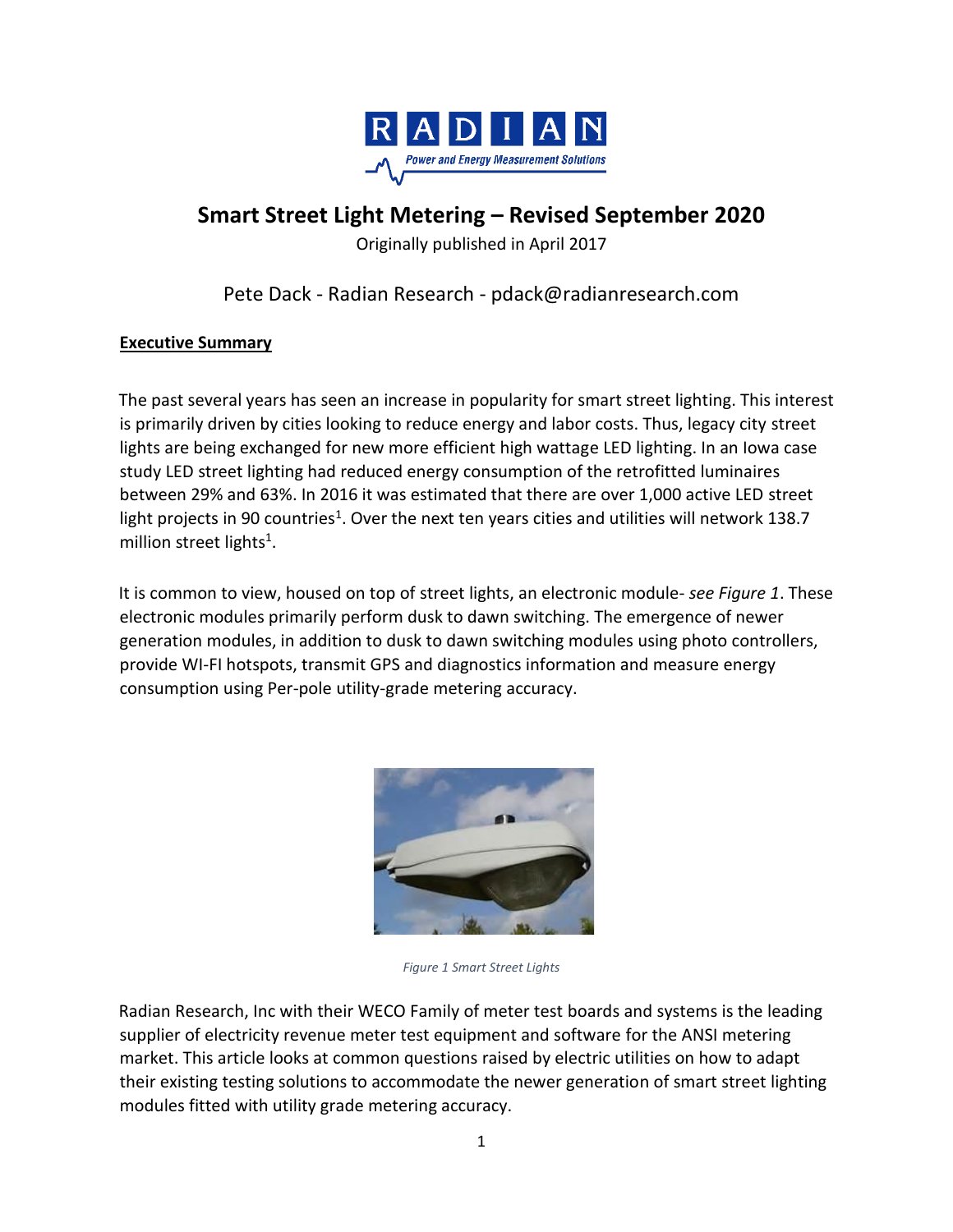## **Street Light Module Suppliers**

A dozen or more suppliers of smart streetlight control technology exist today with many more to arrive on the scene over the next few years. Module suppliers include:

- Landis+Gyr
- GE
- Sensus
- Telensa
- CIMCON
- SELC
- Dimonoff

These suppliers offer a broad range of module features and communication infrastructures to choose from, some examples are listed below. What each module contains will depend on the needs of the consumer as to which solution best fits their needs:

**1) Functionality**

Dimming, Diagnostics, Metering, etc.

#### **2) Communications**

Gridstream, SilverSpring, Flexnet, etc.

#### **3) Control & Diagnostics**

Scheduling, Alarm, Maintenance, Asset Management, etc.



*Figure 2 Street Light Module*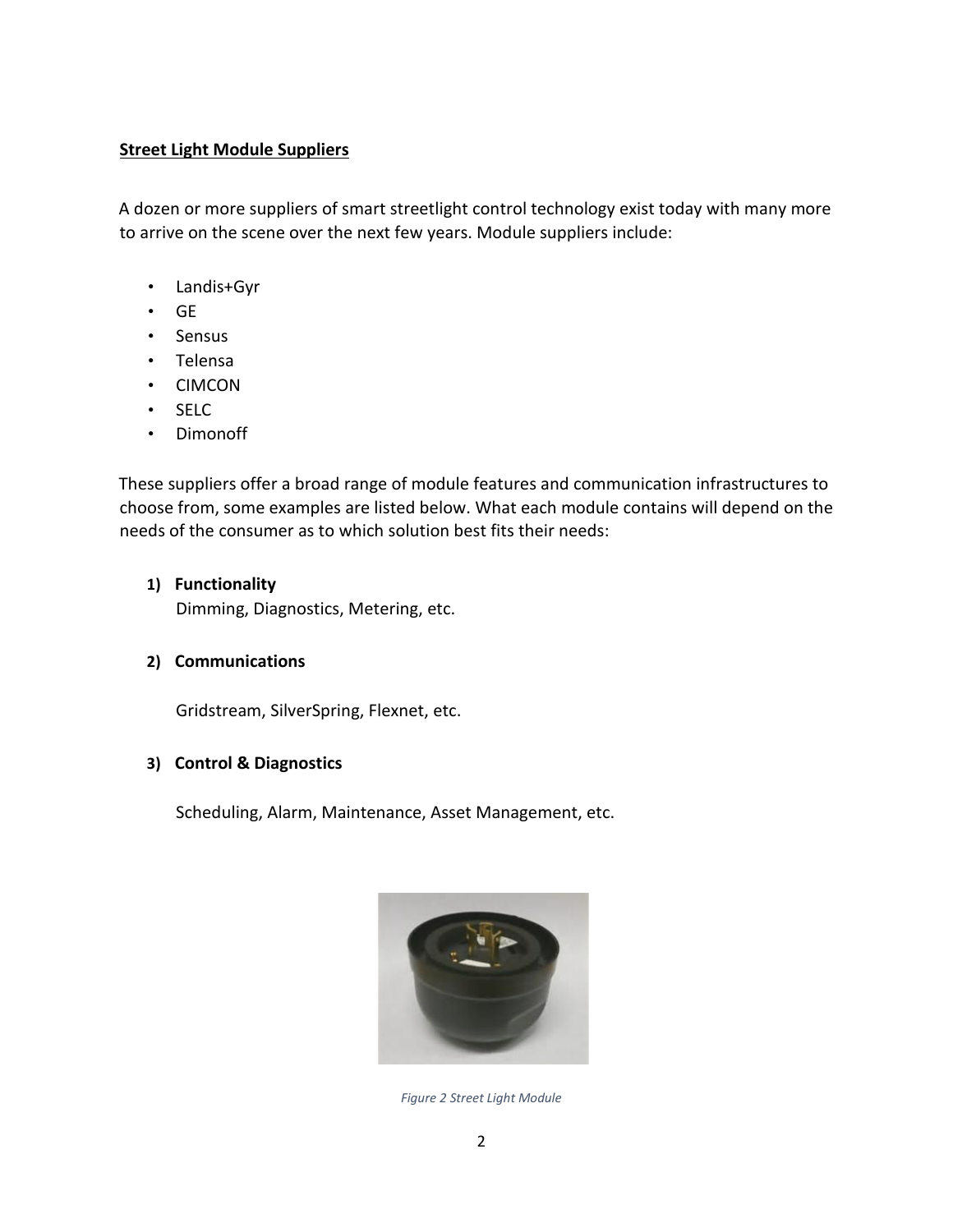## **Lighting Standards & Consortiums**

The market for smart street lighting is relatively new and evolving rapidly. This has led to several different designs to accommodate the various features found in each supplier's modules. A few Street Light Consortiums exist today or are in early development, that offer a variety [of resources](https://energy.gov/eere/ssl/outdoor-lighting-resources) [to](https://energy.gov/eere/ssl/outdoor-lighting-resources) guide municipalities, utilities, and others in their evaluation of smart street lighting products.

Street Light modules have one thing in common, the mechanical interface to the luminaire is based on the NEMA ANSI C136-1[0 -](https://webstore.ansi.org/RecordDetail.aspx?sku=ANSI%2BC136.10-2010) [Roadway](https://webstore.ansi.org/RecordDetail.aspx?sku=ANSI%2BC136.10-2010) [and](https://webstore.ansi.org/RecordDetail.aspx?sku=ANSI%2BC136.10-2010) [area lighting](https://webstore.ansi.org/RecordDetail.aspx?sku=ANSI%2BC136.10-2010) [equipment](https://webstore.ansi.org/RecordDetail.aspx?sku=ANSI%2BC136.10-2010) [locking-type](https://webstore.ansi.org/RecordDetail.aspx?sku=ANSI%2BC136.10-2010) [photocontrol](https://webstore.ansi.org/RecordDetail.aspx?sku=ANSI%2BC136.10-2010) [devices](https://webstore.ansi.org/RecordDetail.aspx?sku=ANSI%2BC136.10-2010) [and](https://webstore.ansi.org/RecordDetail.aspx?sku=ANSI%2BC136.10-2010) [mating](https://webstore.ansi.org/RecordDetail.aspx?sku=ANSI%2BC136.10-2010) [receptacles](https://webstore.ansi.org/RecordDetail.aspx?sku=ANSI%2BC136.10-2010) [as well](https://webstore.ansi.org/RecordDetail.aspx?sku=ANSI%2BC136.10-2010) [as](https://webstore.ansi.org/RecordDetail.aspx?sku=ANSI%2BC136.10-2010) [Physical](https://webstore.ansi.org/RecordDetail.aspx?sku=ANSI%2BC136.10-2010) [and](https://webstore.ansi.org/RecordDetail.aspx?sku=ANSI%2BC136.10-2010) [Electrical](https://webstore.ansi.org/RecordDetail.aspx?sku=ANSI%2BC136.10-2010)  [Interchangeability](https://webstore.ansi.org/RecordDetail.aspx?sku=ANSI%2BC136.10-2010) [and](https://webstore.ansi.org/RecordDetail.aspx?sku=ANSI%2BC136.10-2010) [Testing, an ap](https://webstore.ansi.org/RecordDetail.aspx?sku=ANSI%2BC136.10-2010)proved American national standard, *see figure 3*.

A three position (ANSI C136-10) and five/seven position (ANSI C136-41) receptacle is available to accommodate two or four dimming/signal contacts rated at 10VAC/0.10 A max. The three power contacts are rated at 480 VAC/15 A ma



*Figure 3 ANSI C136 Light Module Locking-Type Receptacle*

Unlike the ANSI C12 Standards for Revenue billing meters, the author of this article, at time of writing this article, was unable to find any ANSI Standard applicable to the accuracy test for the embedded utility grade meter found within street light module design.

## **Module Testing**

RADIAN is currently engaged in the Smart Street Light Module testing needs of North American developers, manufacturers and the utility end user. Each opportunity provided RADIAN insight into the design of the Smart Light Module and specifically the decisions facing utilities when selecting vendors for modules that contain a utility-grade revenue meter.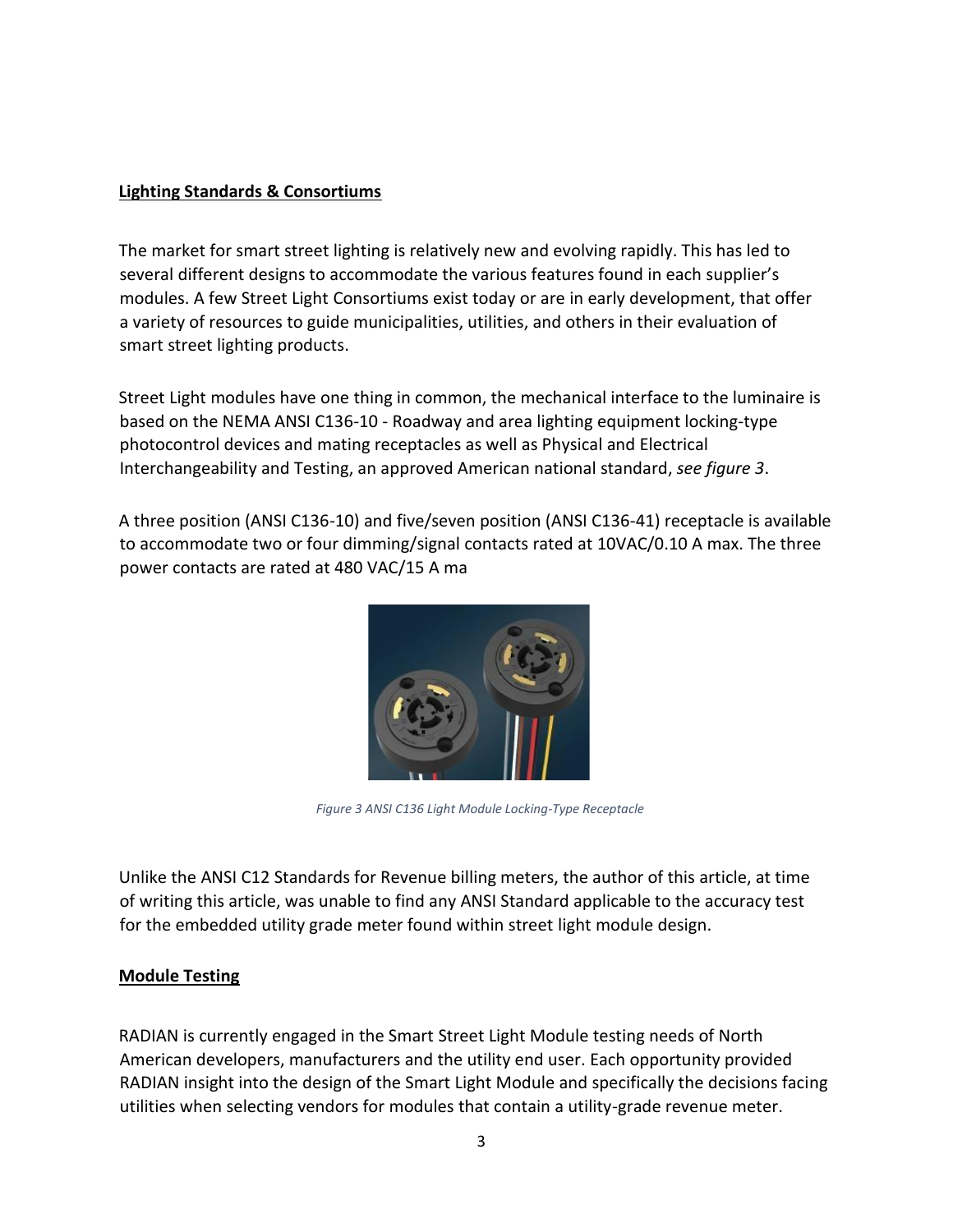In some countries, the utility is very specific. "If the device does not have a display, then it does not fall under the same meter testing regulations as electricity billing meters"

In other regions, the utility decides how the module is tested for both functionality and accuracy. The utility grade meter within a Smart Light module is essentially a 1% class, singlephase, two-wire meter.

With an appropriate test board adapter, the device can be energized, and load applied using existing WECO true three-phase meter test boards. If the test board has three independent current channels and reference inputs, it may be possible to connect and test three modules simultaneously. The only limiting factor is the methods used to determining the KWh value.

## **Meter Accuracy Determination**

Traditional methods for testing the accuracy of a utility-grade meter involve applying a load, typically Full Load, Light Load and a load where the phase relationship between voltage and current is 60 degrees (0.5 Power Factor). Furthermore, typical methods for testing the accuracy of revenue meter is to apply a load while monitoring pulses being emitted by the meter and to compare the impulse with the impulse emitted from an independent energy reference standard. Alternatively, the meter's internal registers are interrogated to determine the consumed energy between a specific start and stop time and compared with a reference standard for error determination.

In some module design reading the register is the only method to read the consumed energy and is accessible using onboard network communications (i.e. Silver Spring Network) as found on CIMCON brand or Near Field Reader, as found in the Telensa brand. Other module manufacturers have opted for the conventional metering infrared or visible impulse. A Standard has yet to be written that defines test methods for accuracy determination. Therefore, while it is not yet obligatory to accommodate a impulse output within lighting module design. Should a need for module meter calibration be required by a developer or utility one or more methods may be implemented to determine accuracy.

One or more of these methods may be available.

- 1) Kh/Ke Impulse Output.
	- a) InfraRed.
	- b) Hard wired.
- 2) Near Field Communications (NFC).
- 3) Network Communications (e.g. Silver Spring, Flexnet etc.).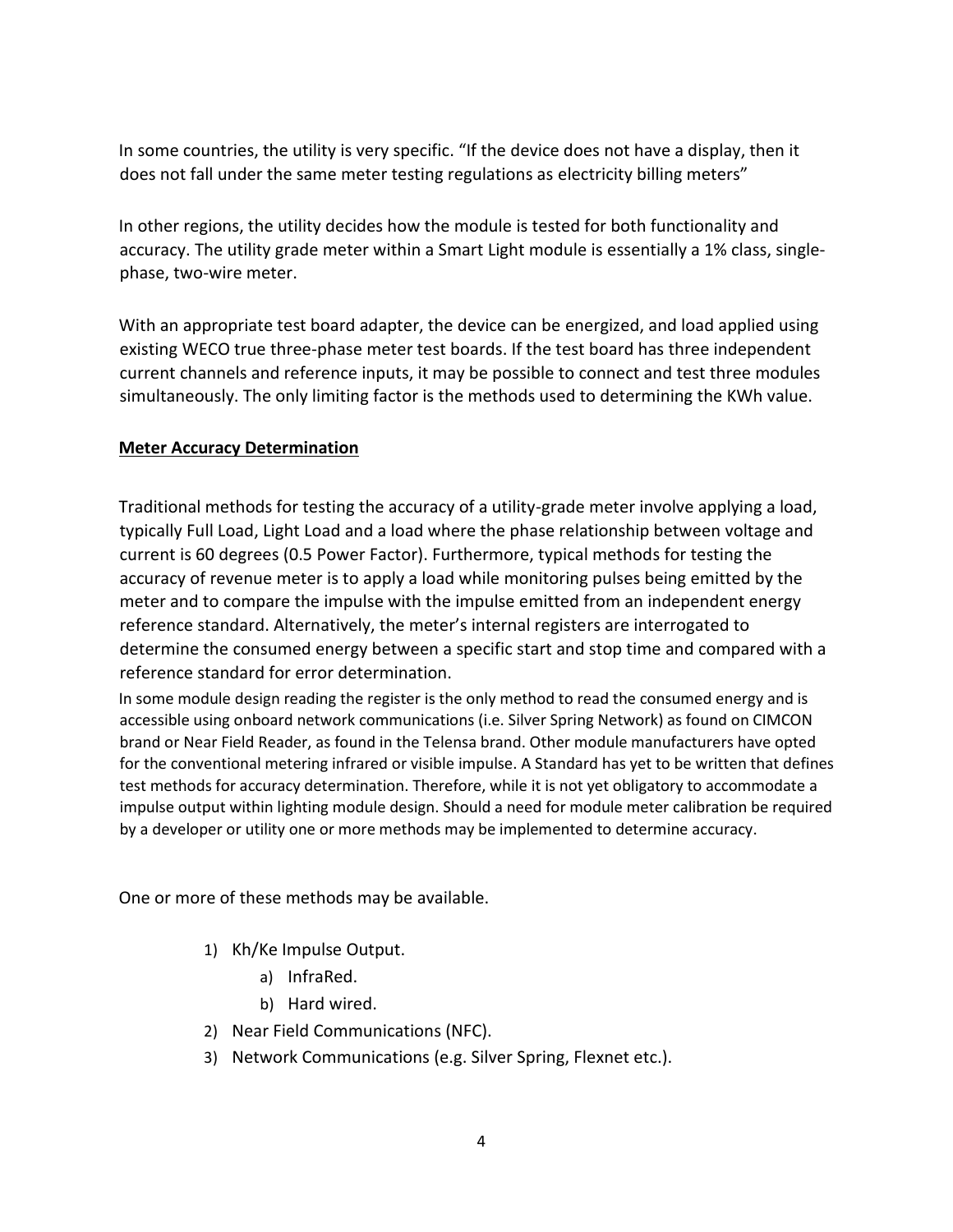**Infra/Visible Light Impulse** – easiest and most familiar method. Existing testing solutions are already setup to test using an array of different types of Optical sensors. WECO test board solutions have an array of different optical sensors that can be oriented appropriately for kh/ke impulse measurement.

Hard-Wired Impulse Output – Some Street Light modules have been developed with a hardwired connection for electronic impulse output. Connections might only be accessible by module cover removal while other designs have opted to utilize connections normally assigned for dimmer control found on the base of the module. Regardless care must be taken to ensure the impulse output characteristics match the test board impulse input requirements. Failing this, an electronic impulse level shifter and digital isolator circuit maybe required to ensure impulses are communicated and measured correctly. Note: a terminated hardwire connection may require that the module cover be removed exposing hazardous voltage during test, the operator should observe compliance with their own utility safety requirements before making connections.



*Figure 4 Module Impulse isolation adapter block diagram.*

**Near Field Communications** - Street light modules that implement impulse methods described above are tested individually due to the limitations of available impulse comparators. Alternatively, modules with Near Field Communications (NFC), or rely upon onboard network communications to relay KWh and other information, can often increase testing throughput. NFC technology is common within the contactless payment industry but less known within meter testing. At least one Smart Street Light Module manufacturer uses NFC technology today. To accommodate this design requires a Near Field Reader (NFR) in proximity to the module while being tested. Accuracy testing requires a register read before and after the load is applied. A recent implementation at Georgia Power required that the WECO Model 2350 (*see figure 5*) and WECO 8000 Test Station software (*see figure 6*) be modified to access kWh reading as determined by the vendors supplied NFR sensor and software.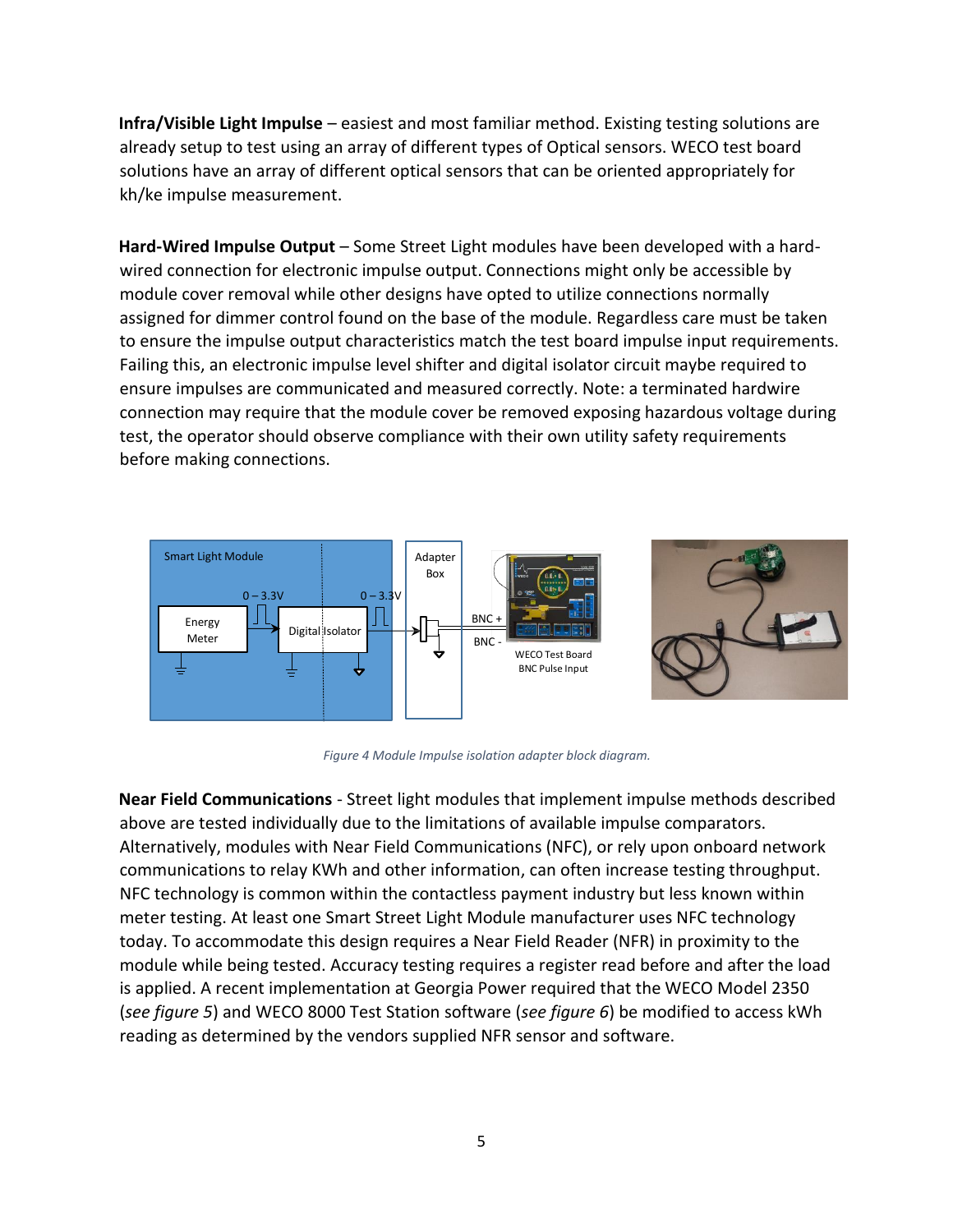

*Figure 5 Three position WECO 2350 Test Boards – Testing nine Smart Light Modules simultaneously.<sup>2</sup>*

**Network Communications** uses onboard wireless technology to communicate with the Smart Street- light module. A testing solution would need access to the wireless technology software to be able to seamlessly access information during the test.

Both NFC and Network Communication protocols require additional software used and accessed in conjunction with test board measurement software and database. While this generally is not a problem, care must be taken to synchronize the vendor's software initialization to start measurement and stop measurement. This must be controlled carefully to ensure the test boards internal reference measurement see the same energy over the same period.



*Figure 6 Light Node Testing using WECO 80002*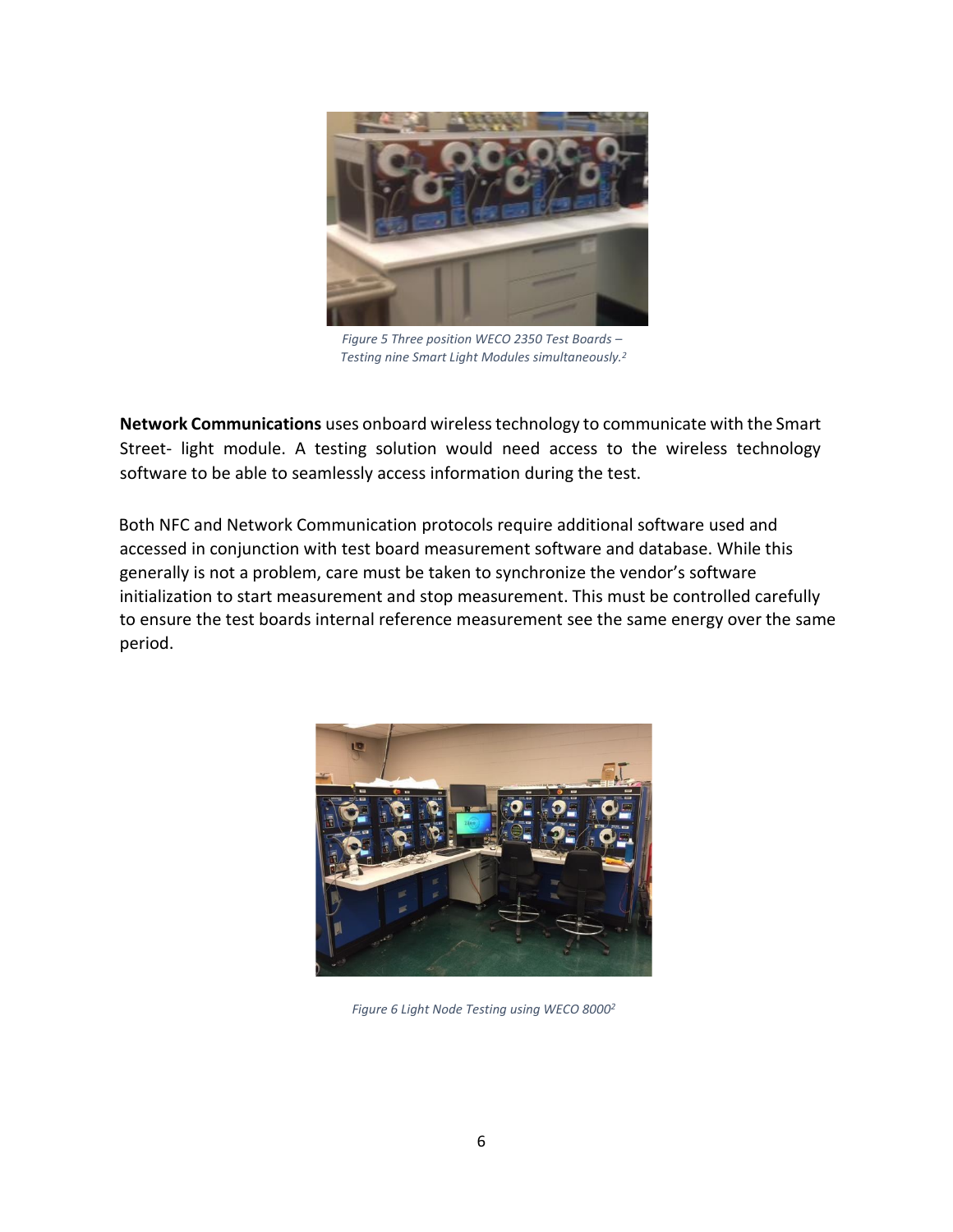#### **Load Side vs Line Side Power**

One street light module adaptation is the load side powered meter. In a conventional socket base meter, the meter power supply is connected to the line side of the meter connections. The energy consumed to operate the meter is not measured by the meter, and therefor that cost is not passed on to the customer.

Many street light meters have changed such that the power supply of the meter is powered from the load side of the meter connections. This change means the meter is measuring its own power supply consumption. This configuration allows the utility to measure the total operating cost of the light and meter.

This becomes a challenge when performing accuracy testing on the meter. At the energy levels, these meters are tested, the consumption of the meter can cause upwards of 6% in error of registration. This is an unacceptable error for any utility.

Radian designed the 4050XT True Three Phase Automated Test Platform (*see figure 7*) to handle this challenge. The 4050XT allows for measurement of the load side meter consumption to eliminate this error.



*Figure 7 Light Node Testing using WECO 4050XT*

The diagram in Figure 8 demonstrates how the test board is configured to measure the energy consumption of both line and load side powered light node meters.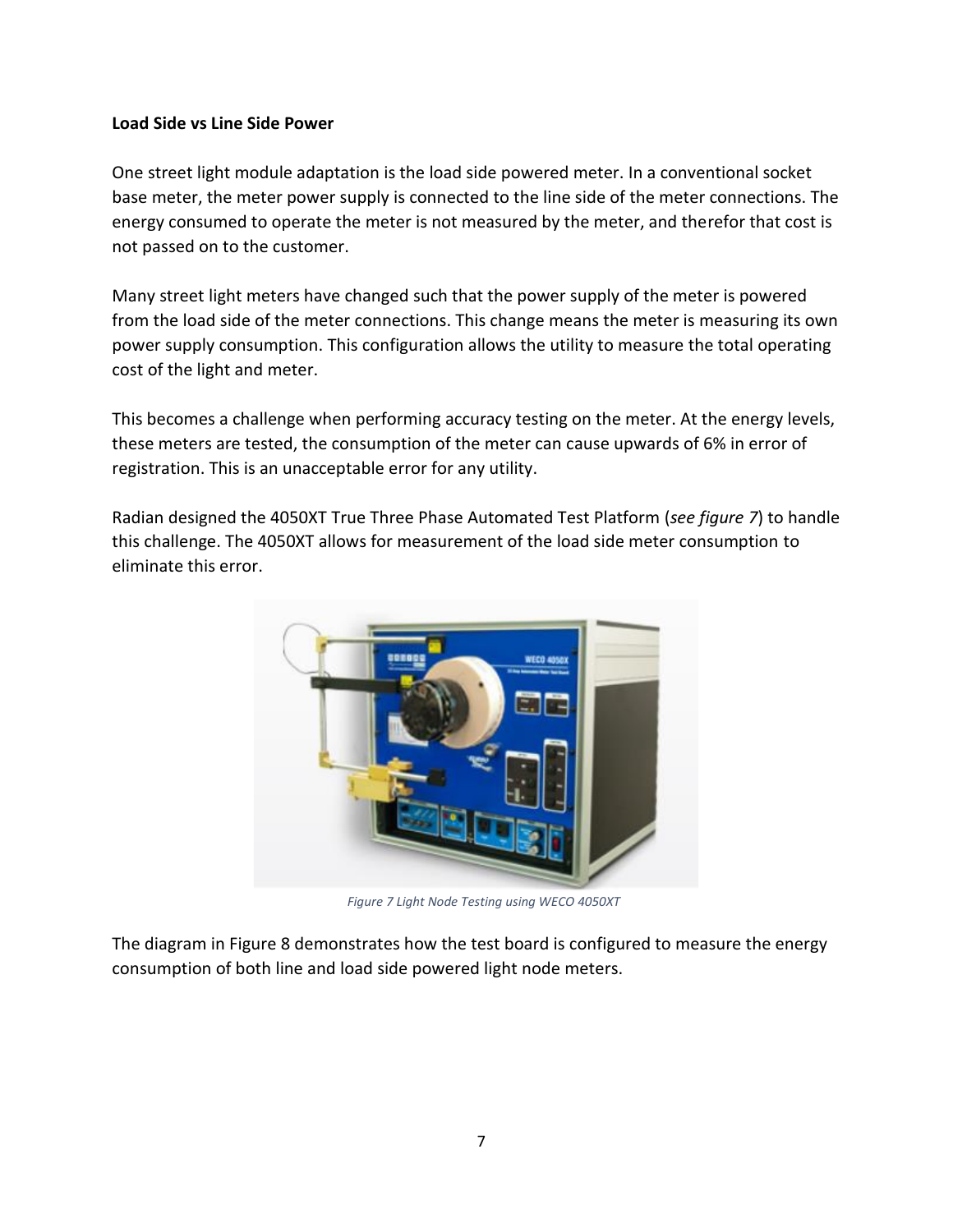

Figure 8 How to measure the energy consumption of both line and load side powered light node meters.

From the perspective of the 4050XT operator, load side meter testing will not change their testing process at all. The changes are made via custom meter forms created in our suite of WATT-Net<sup>™</sup> software packages.